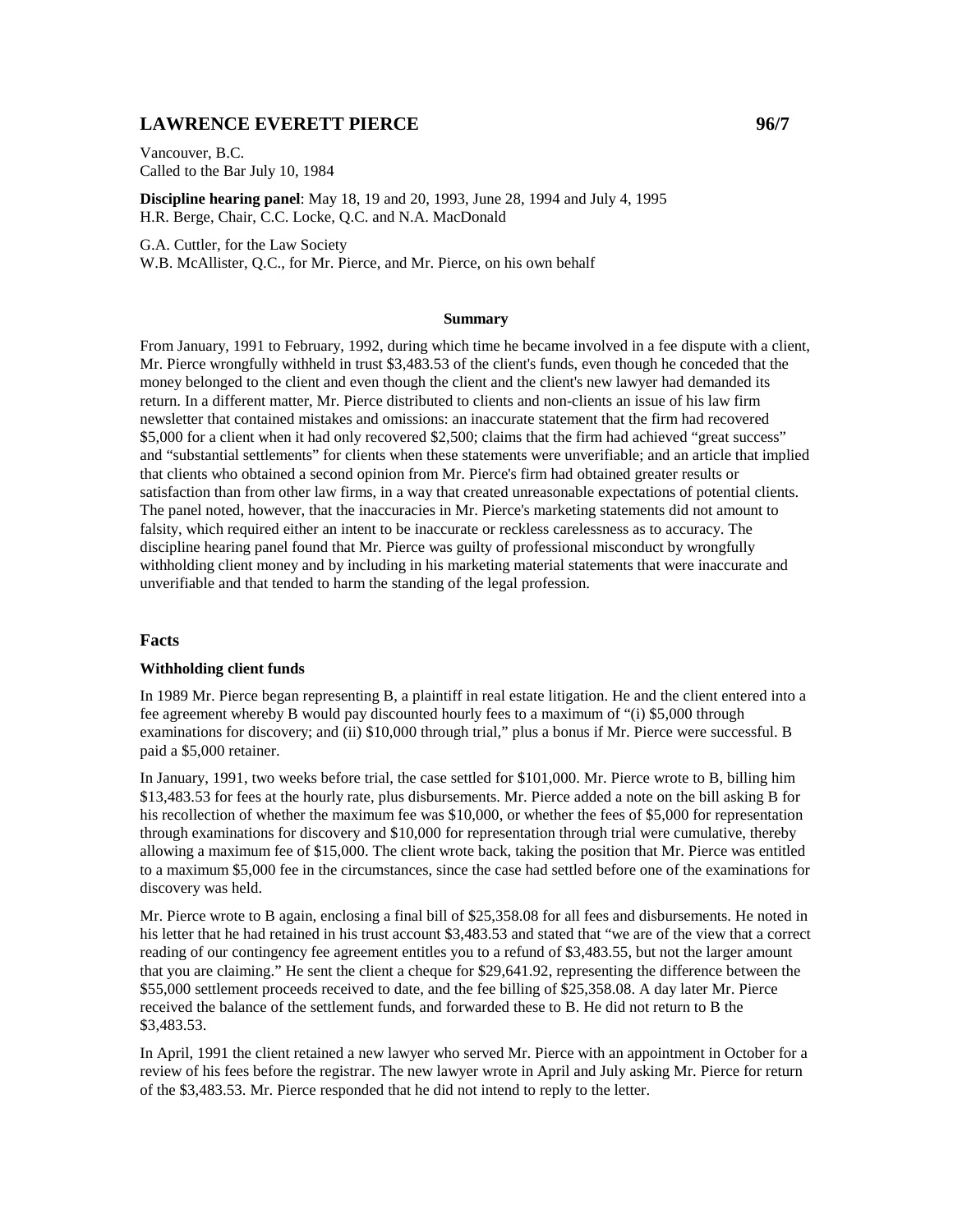Despite these requests and a further request from B's lawyer, Mr. Pierce did not return the \$3,483.53. In September, 1991 B brought a small claims action to recover the money, but the matter was adjourned pending the fee review. In October the fee review began, but was also adjourned.

B complained to the Law Society in November; Mr. Pierce was cited in July, 1992.

In February, 1992, Mr. Pierce paid the \$3,483.53 into court. In a civil proceeding respecting the bill, the court ordered that these funds be paid out to the client.

During his discipline hearing, Mr. Pierce testified that he was concerned that the fee review might result in a challenge to his fee agreement. In his view, if the agreement were set aside and fees were calculated on a quantum meruit basis, the client would have no immediate right to return of the funds.

The panel found it clear that, as of January 29, 1991, Mr. Pierce had conceded that the client was entitled to a refund of \$3,483.53, but did not provide the client with the funds or with an explanation for withholding the funds. As the client had demanded return of these funds, Mr. Pierce's failure to pay over the money was wrong.

### **Improper marketing statements**

In the fall of 1990, Mr. Pierce distributed to his firm's clients and other people an issue of his law firm newsletter that contained mistakes and omissions, specifically:

- an inaccurate statement that the firm had recovered \$5,000 for a client when it had, in fact, recovered \$2,500;
- claims that the firm had achieved "great success" and "substantial settlements" for clients when these claims were unverifiable;
- a statement that eight clients had switched to Mr. Pierce's law firm over a two-month period when one of these clients did not, in fact, retain the firm; and
- an article that implied that clients who obtained a second opinion from Mr. Pierce's firm had obtained greater results or satisfaction than from other lawyers, thereby creating unreasonable client expectations and implying that Mr. Pierce's firm could achieve results not achievable by other lawyers.

Mr. Pierce was cited in September, 1992 with respect to these marketing activities.

The panel found that the client testimonials in the newsletter did not refer to net recoveries, which also had the effect of creating unjustifiable expectations by potential clients. The panel noted, however, that the inaccuracies in Mr. Pierce's marketing statements did not amount to falsity, which required either an intent to be inaccurate or reckless carelessness as to accuracy.

The panel determined that, while the law firm newsletter was not itself an objectionable marketing tool, this specific issue of the newsletter was offensive to the standards of forthrightness required of lawyers and tended to harm the standing of the profession.

# **Decision**

Mr. Pierce was guilty of professional misconduct by failing to pay over money belonging to his client after the client had asked for its return and by making statements in his marketing materials that were unverifiable and inaccurate and that tended to harm the standing of the legal profession.

# **Penalty**

For Mr. Pierce's misconduct in wrongfully withholding trust money from a client, the panel ordered that he:

- 1. pay a \$10,000 fine and
- 2. pay costs of the discipline proceedings.

For Mr. Pierce's misconduct in marketing activities, the panel ordered that he:

1. be reprimanded;